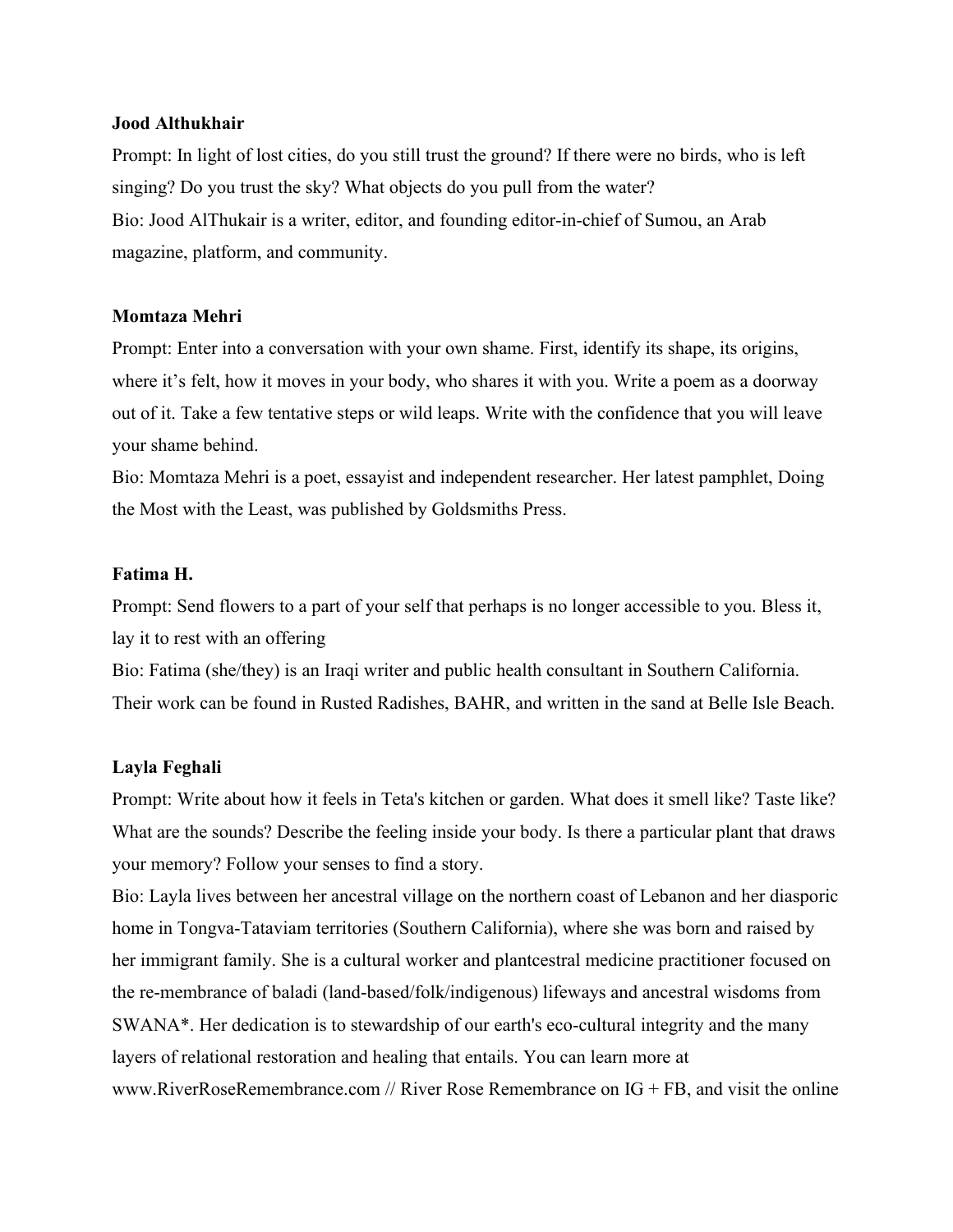community archival project she hosts at www.SWANAancestralHUB.org // @swana.ancestral on IG.

Rana Tahir

Prompt:

1. Think of an abstraction.

2. Think of an image you associate with that abstraction.

3. Come up with a list of descriptions for the image.

4. Think of a second abstraction.

5. Think of an image you associate with that abstraction.

6. Come up with a list of descriptions for the image.

7. Start the poem with the line "I want to write more poems with [abstraction 1]" but use the descriptors for abstraction 2 (do not name the image).

8. Transition to the images of abstraction 1 (do not name the image) then end with the line "I want

to write more poems with [abstraction 2]"

9. Play around/revise/read poem in reverse order

Bio: Rana Tahir is a poet and educator living in Portland, Or. She earned her MFA from Pacific University. She is a Kundiman Fellow and member of RAWI. [www.rana-tahir.com](http://www.rana-tahir.com/)

# **Mariam Gomaa**

Prompt: Write a poem in which you alienate the reader, whether through use of another language, an innovative form, or deviation from traditional syntax.

Bio: Mariam Gomaa is a physician and writer based in Washington, DC. She is the author of Between the Shadow & the Soul (Backbone Press). She holds an M.D. from Wake Forest University School of Medici e and a B.A. in Creative Writing and Biological Sciences from Northwestern University. Her writing has appeared in Time, NBC News, Doximity, Nimrod International Journal, Mizna, Rhino Poetry, Graze Literary Magazine, Readings for Diversity and Social Justice 4e, and more. She is a graduate of the Tin House 2022 Winter Workshop. **Leena Aboutaleb**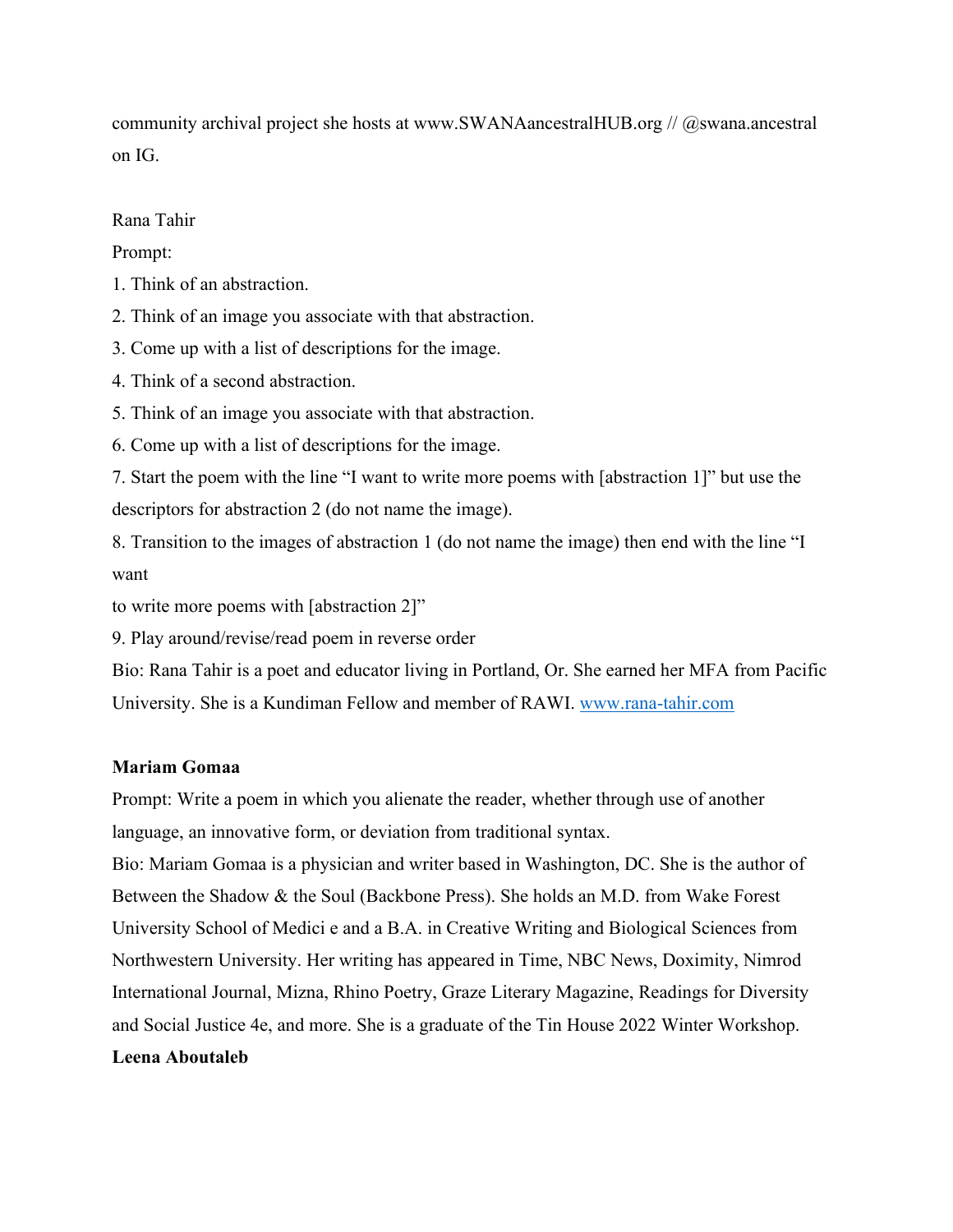Prompt: Write on who you are in the underworld. Ask, 'who are you in the making of love?' What are you naming yourself? Think in an imaginary hero's journey—where are you? Who/what are you? What are you recovering/finding?

Bio: leena aboutaleb can be found resting in the sun somewhere in Amman

# **Samia Saliba**

Prompt: Consider your body as a topography. Write its depths and heights. Bio: Samia Saliba (she/her) is an Arab-American writer & artist. She has edited for The Rachel Corrie Foundation's Shuruq 4.5 Writing Showcase (2020) and Violet, Indigo, Blue, Etc. (2022), and has participated in workshops including RAWI Wet Hot Arab-American Summer (2019) and Tin House Winter Workshop (2022). Her work has been nominated for Best of the Net and appears in Sycamore Review, Vagabond City Lit, Kissing Dynamite, Mizna, & elsewhere. Find her on twitter  $@$ sa miathrmoplis or in real life petting a cat.

### **Sally Badawi**

Prompt: Write a poem in which the speaker is the month of April responding to the line "April is the cruellest month" from T.S. Eliot's The Wasteland. The poem does not necessarily have to engage with the same themes as Eliot's poem but, for reference, here are the opening lines:

I. The Burial of the Dead April is the cruellest month, breeding Lilacs out of the dead land, mixing Memory and desire, stirring Dull roots with spring rain.

Bio: Sally Badawi is an Egyptian American writer and teacher whose words appear in *Hayden's Ferry Review, Diode, Orange Blossom Review*, and elsewhere. A BOTN and Pushcart Prize nominee, she currently serves as associate editor at *Typehouse Magazine* in the pacific northwest where she resides with her family.

### **Noam Klein**

Prompt: Where does grief live in your body? If your grief could talk what would it say?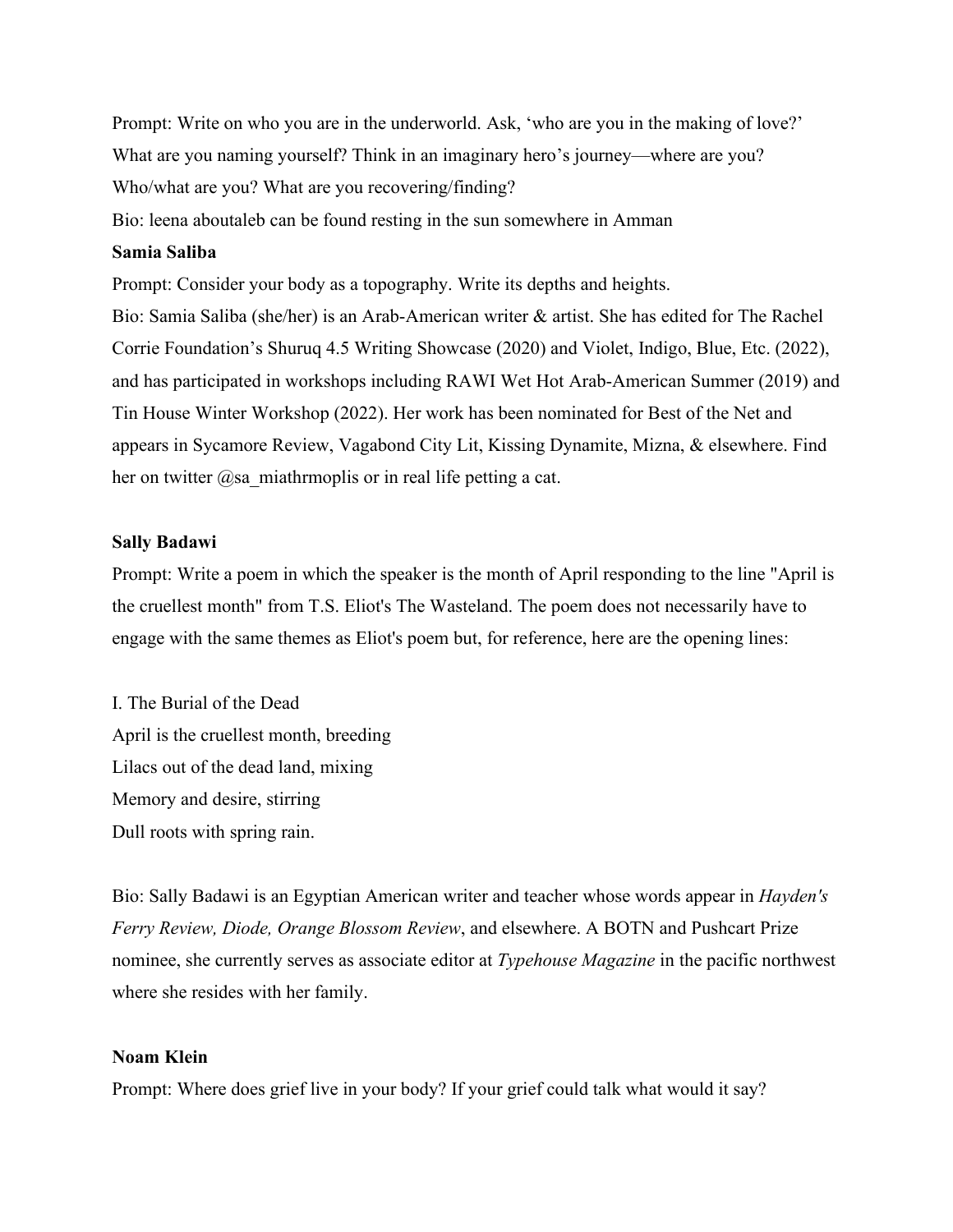Bio: Noam Keim is a trans Jewish Arab who grew up in France and currently lives on Lenape land known as Philadelphia. They spend their days working to heal the trauma of prisons with people impacted by the legal system. They are a transformative justice practitioner, a student of somatic, a medicine maker, and they spend most of their time thinking about the in-betweens and interconnectedness of it all. They write a zine called The Land is Holy, and you can learn more about their work @thelandisholy (IG) or thelandisholy.com.

#### **Threa Almontaser**

Prompt: "Take out an old family photo and address the people in it or have them speak. Write about what's not in the frame. What happened before or after this picture was taken? What does the writer know now that the people in the photograph did not know then? Or try comparing two photographs--one past, one present. Consider what happened in the time between the two." Bio: Threa Almontaser is the author of the poetry collection *The Wild Fox of Yemen* (Graywolf Press 2021), winner of the Walt Whitman Award from the Academy of American poets and nominated for the National Book Awards.

#### **Dania Ayah Alkhouli**

Prompt: "Write a ghazal poem that reflects the power of overlapping identities and expressions, considering its inspiration on your spirit."

Bio: Dania Ayah Alkhouli is a Southern California born & bred Syrian writer, poet, author, and real estate business manager. She holds a B.A. in Sociology, an M.P.A. in Public Policy & Administration, and is currently pursuing a Masters in Business Administration. In 2012, Alkhouli and her mother co-founded the nonprofit A COUNTRY CALLED SYRIA (@acountrycalledsyria), a traveling arts exhibition and set of events on the history, culture, and stories of their homeland, Syria. With over 500 artifacts directly from Syria, their goal is to establish a permanent exhibition in California. Alkhouli has authored three poetry books, with a fourth pending. Her latest release, CONTORTIONIST TONGUE, was published by Moon Tide Press in early 2020. Alkhouli's written work centers on domestic violence/sexual assault, feminism, death & grief, religion, culture, and her homeland, Syria.

### **Zeina Azzam**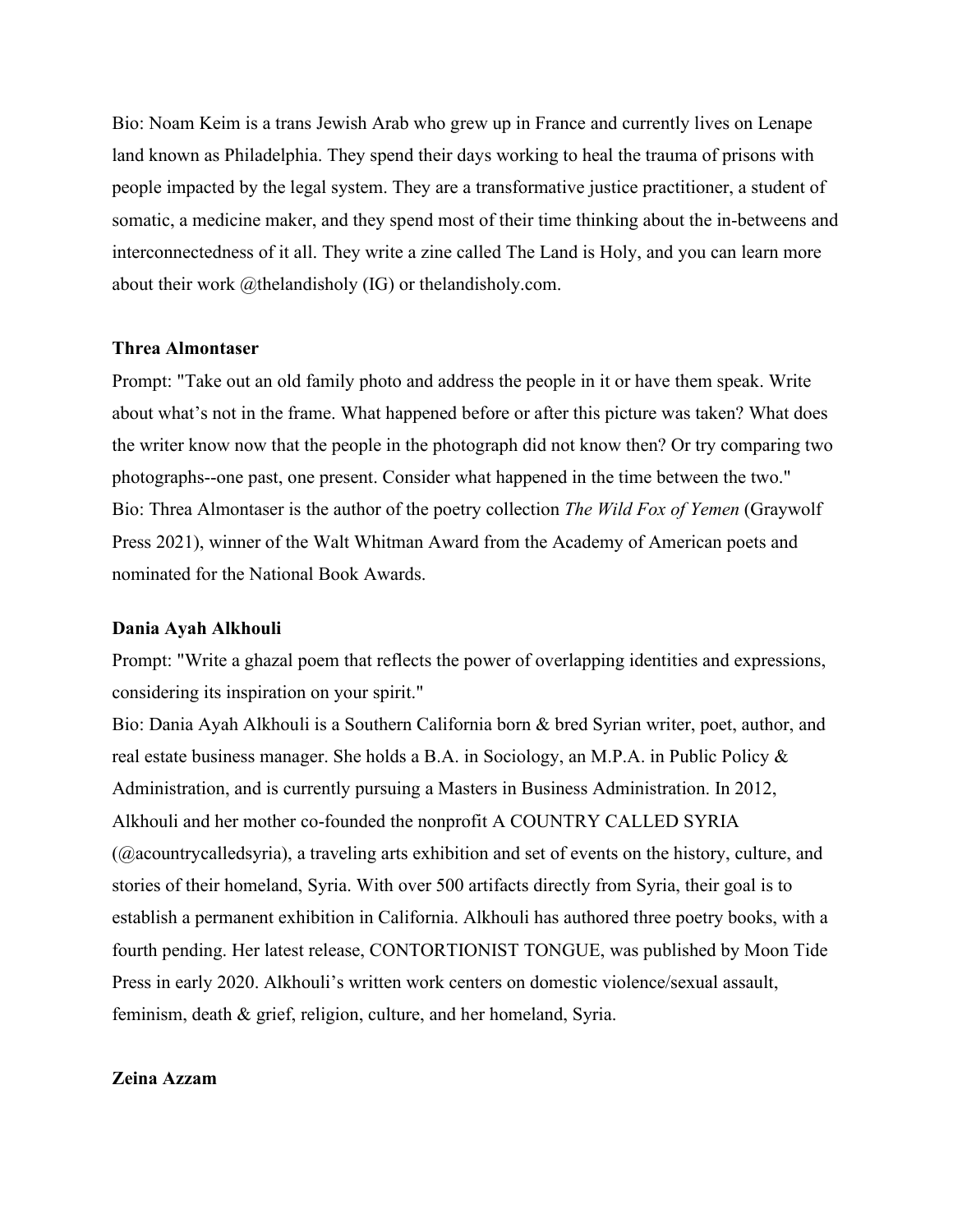Prompt: In her poem "Sanctuary," Sholeh Wolpe writes that "Home is a missing tooth." Consider what "home" means to you. Is it missing or present? If missing, is it retrievable? Are you creating or reimagining home? Is home on a map? Is your body your home? How else can you construct "home"? Write a poem about your perception of what home is/can be. Bio: Zeina Azzam is a Palestinian American poet, editor, and community activist. Her poems appear in literary publications including Mizna, Sukoon, Pleiades, Cordite, Barzakh, and Gyroscope, and in anthologies such as Bettering American Poetry and Making Mirrors: Writing/Righting by Refugees. Zeina's chapbook, Bayna Bayna, In-Between, was published in 2021.

### **Lauren Camp**

Prompt: Begin by deeply inhaling a favorite spice (for me, it was zaatar). Let it lead back into memory—of a particular holiday, an earlier time, a ritual, the people who were around you—or maybe, a certain food, who made it and how.

Bio: Lauren Camp is the author of five volumes of poetry, most recently Took House (Tupelo Press, 2020). Winner of the Dorset Prize, Lauren has also received fellowships from The Black Earth Institute and The Taft-Nicholson Center, and finalist citations for the Arab American Book Award, the Housatonic Book Award and the New Mexico-Arizona Book Award. Her work has been translated into Mandarin, Turkish, Spanish and Arabic. She lives in New Mexico.

To learn more: [www.laurencamp.com](http://www.laurencamp.com/)

### **Joumana Altallal**

Prompt: Call a loved one and have a conversation, write down a phrase they used during the call. Use their phrase as the title of your next poem.

Bio: Joumana Altallal is an Iraqi-Lebanese poet, researcher, and artist who was born in Baghdad and grew up in Charlottesville, Virginia. She received her M.F.A in Poetry at the University of Michigan's Helen Zell Writers' Program. Her recent work has appeared in The Rumpus, Muzzle Magazine, Michigan Quarterly Review, and Glass: A Journal of Poetry. You can find Joumana on Twitter @joualt, or by visiting [www.joumanaaltallal.com](http://www.joumanaaltallal.com/)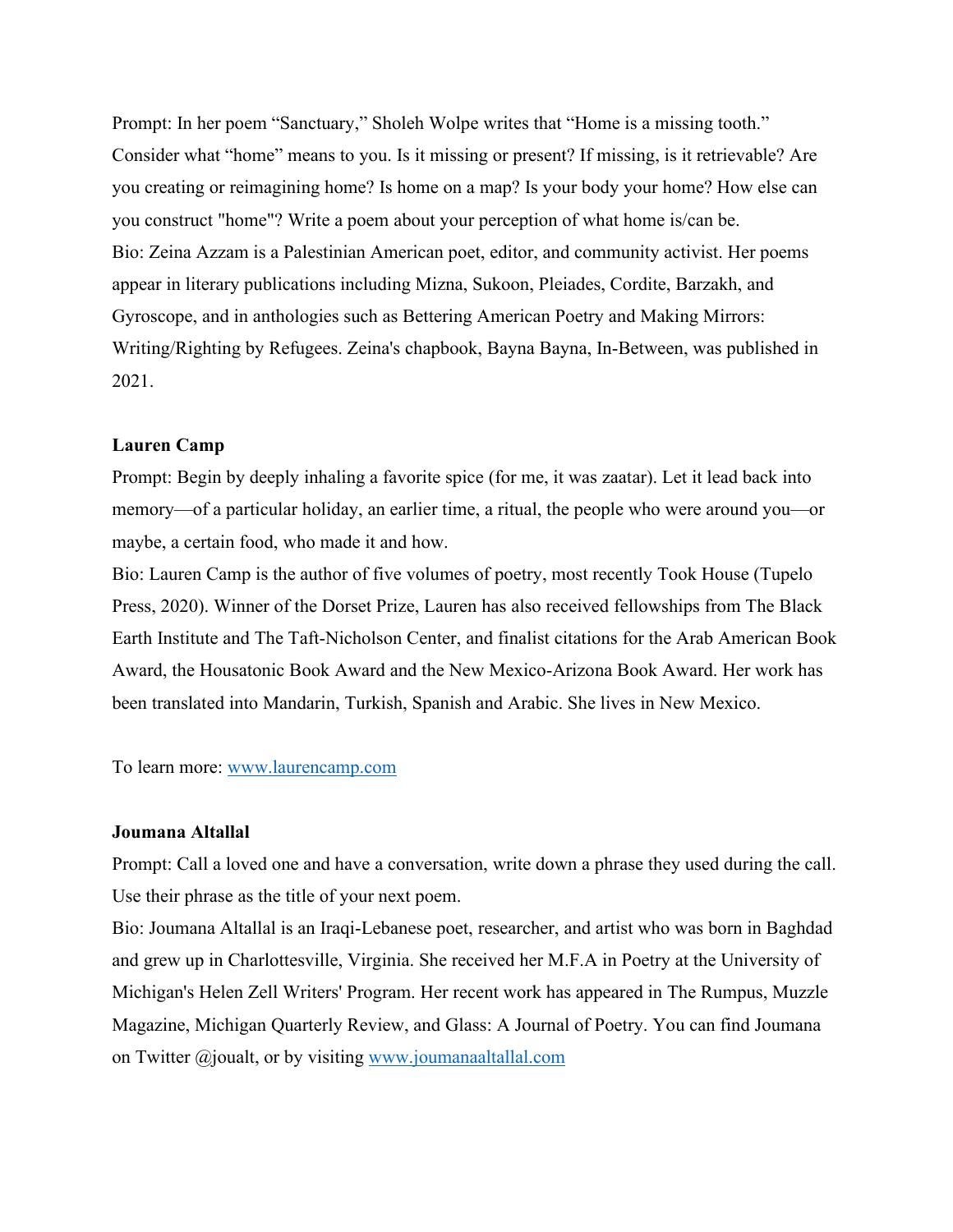# **Lena Khalaf Tuffaha**

Prompt: Write a poem to carry with you or to hang above your door. A poem that protects and intercedes. This poem is an amulet you can take with you for the journey. It can be any length or form you choose but should include:

- A word you love to say out loud
- An acknowledgement of something broken
- One rhyme (any kind) that sings to you
- The name of a place where you feel safe
- The poem should end on hope (broadly defined)

Bio: Lena Khalaf Tuffaha is a poet, essayist, and translator. Her first book of poems, Water & Salt, won the 2018 Washington State Book Award. She is also the author of two chapbooks, Arab in Newsland, winner of the 2016 Two Sylvia's Prize, and Letters from the Interior, finalist for the 2020 Jean Pedrick Prize. To learn more about her work, visit [www.lenakhalaftuffaha.com](http://www.lenakhalaftuffaha.com/)

# **Sara Elkamel**

Prompt: a) Choose an image that interests you. This could be a painting, a photograph, a childhood drawing, etc.

b) Write an interview [Q&A] with the creator of the image.

c) Use language from your interview to write an ekphrastic poem.

Bio: Sara Elkamel is a poet and journalist living between Cairo and NYC. She holds an MA in arts journalism from Columbia University and an MFA in poetry from New York University. Her poems have appeared in *Poetry Magazine, The Yale Review, MQR, Four Way Review, The Cincinnati Review, The Adroit Journal, Poet Lore, Poetry London, Best New Poets 2020, Best of the Net 2020*, among others. She is the author of the chapbook *Field of No Justice* (African Poetry Book Fund & Akashic Books, 2021).

# **Yasmine Nasser Diaz**

Prompt: Write an ekphrastic poem interacting with the following images:

Lost, 2016 collage on paper 15 x 11"

Found, 2016 collage on paper 15 x 11"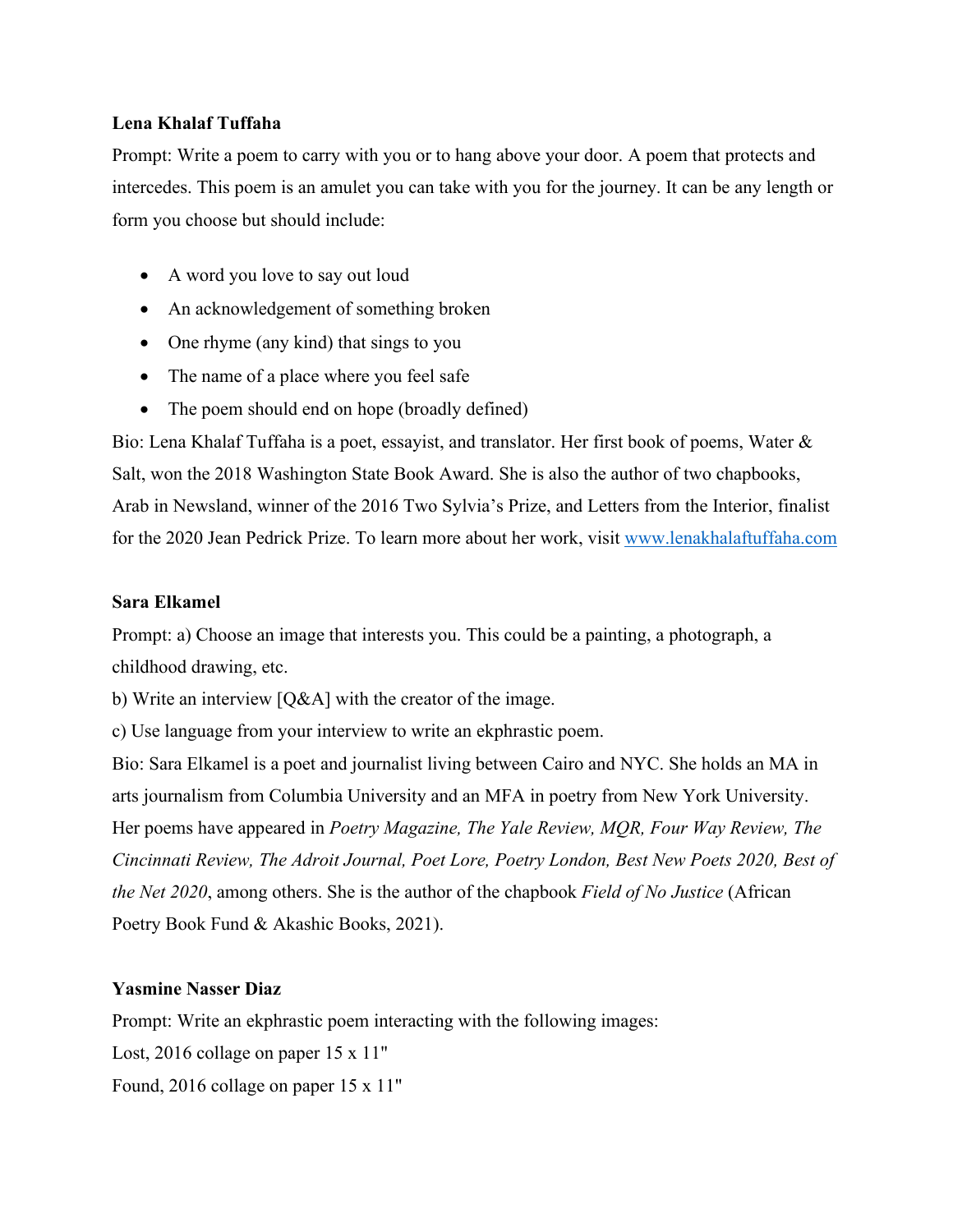Bio: Yasmine Nasser Diaz is a multidisciplinary artist whose practice draws from nuanced, discordant, and evolving concepts of culture, class, gender, religion, and family. She uses mixed media collage, photo-based fiber etching, immersive installation, and video to explore connections between personal experience and larger social and political structures. Diaz is interested in complex narratives of third-culture identity, their precarious invisibility/hypervisibility, and the friction often experienced between the individual and the collective. Yasmine is a recipient of the Harpo Visual Artists Grant and the California Community Foundation Visual Artist Fellowship and has works included in the collections of the Los Angeles County Museum of Art, the Arab American National Museum, and the University of California, Los Angeles. Her work has been featured in HyperAllergic, PBS Newshour, Artnet, and Artillery Magazine. She lives and works in Los Angeles.



# **Ruth Awad**

Prompt: Write a poem that's cyclical in nature. For example, a word reappears with different meanings or in different forms, elements of the poem repeat, or each stanza represents one part of a particular cycle (some example cycles to get your wheels turning: seasons, musical intervals, the water cycle, harvests, planetary cycles, economic cycles, etc.). The poem must have one interruption. Make sure the poem is not a form that already exists (e.g., ghazal, sestina, etc.), though you can borrow elements that suit your purposes.

Bio: Ruth Awad is a 2021 NEA Poetry Fellow and the author of Set to Music a Wildfire (Southern Indiana Review Press, 2017), winner of the 2016 Michael Waters Poetry Prize and the 2018 Ohioana Book Award for Poetry. Alongside Rachel Mennies, she is the co-editor of The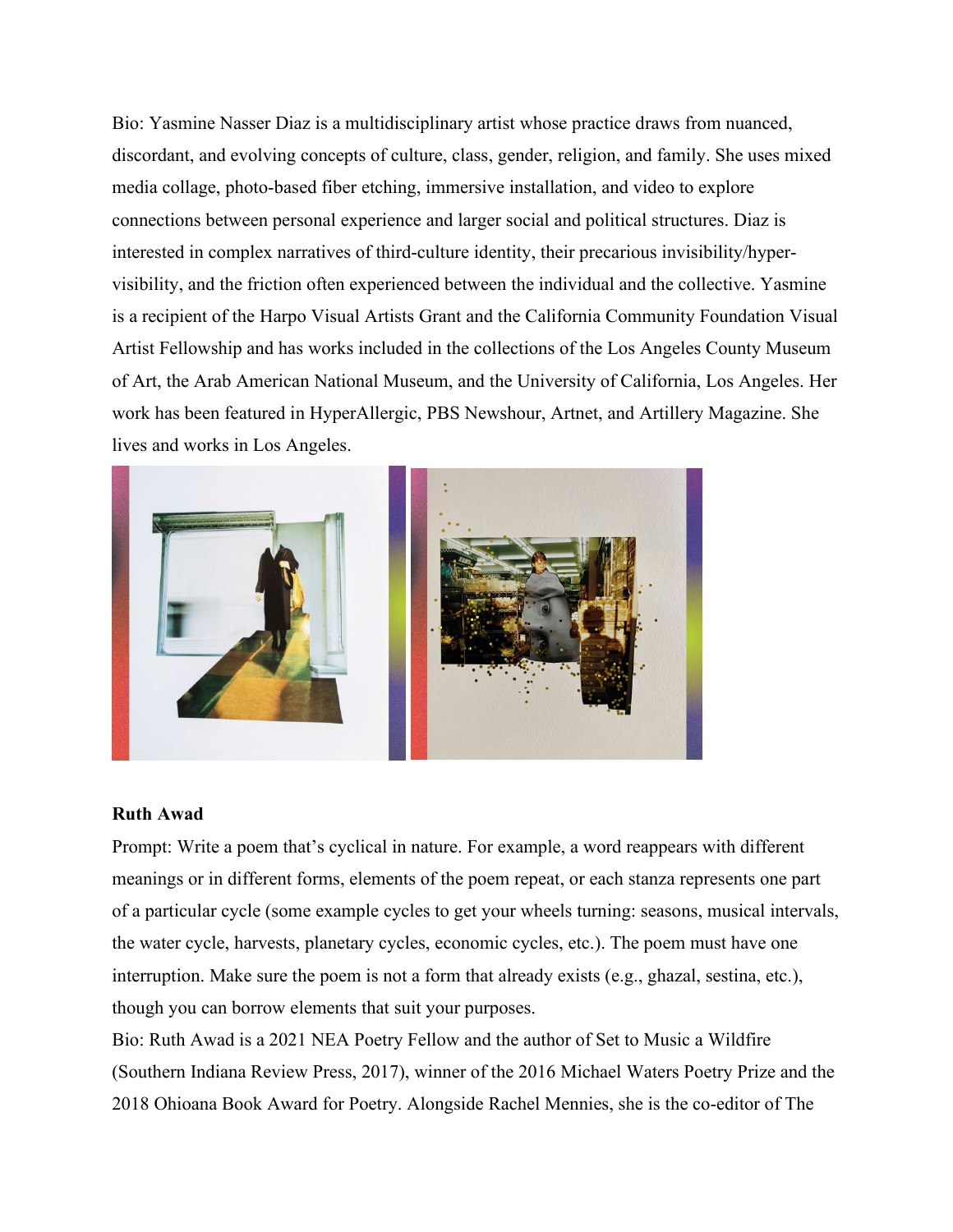Familiar Wild: On Dogs & Poetry (Sundress Publications, 2020). She is the recipient of a 2020 and 2016 Ohio Arts Council Individual Excellence Award. Her work appears in Poetry, Poem-a-Day, The Believer, The New Republic, Kenyon Review, Pleiades, The Missouri Review, The Rumpus, and elsewhere.

### **Sundus Abdulhadi**

Prompt: 1. An exercise: How can we define ourselves outside of the limits of the colonial construct while using the English language? (See example below)\*

- 2. Tell me a story about deep roots.
- 3. Imagine a world where colonialism never happened.

\*Deeply-rooted is an empowered word I have coined to describe any person or community rooted in an ancient culture steeped in traditional and Indigenous knowledge that colonization attempted to erase. It is a word that attempts to describe the multiplicity of ethnicities and experiences related to the international Indigenous, Black, Pan-African, Afro-descendent, Arab, Brown, Latinx, South American, and Asian communities.

Bio: Sundus Abdul Hadi is an artist and writer. Born to Iraqi parents, she was raised and educated in Tiohtià:ke/Montréal, where she earned a BFA in Studio Arts and Art History and a MA in Media Studies. Sundus' transmedia work is a sensitive reflection on trauma, struggle, and care. She is the author/illustrator of "Shams", a children's book about trauma, transformation and healing. Her book titled "Take Care of Your Self: The Art and Cultures of Care and Liberation" (Common Notions, Fall 2020) is about care, curation and community. She is the cofounder of We Are The Medium and the founder of Maktaba Bookshop opening in Spring 2022 in Montreal.

# **Micaela Kaibni Raen**

Prompt: Your aunt walks into the room where you write, where you currently sit—fast. she smiles, puts a card in your hand. the card is a letter—what do you do? write your response.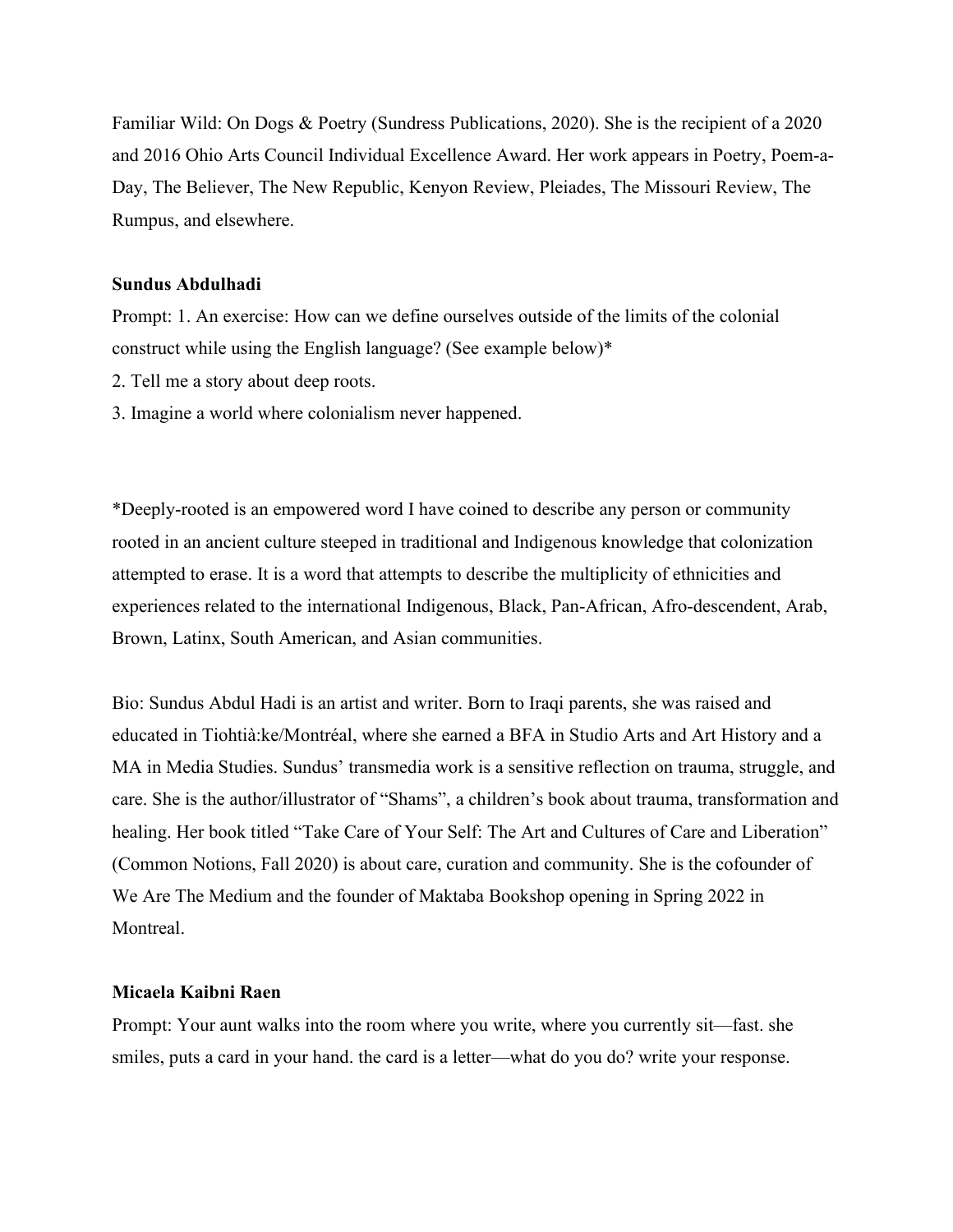Bio: Micaela Kaibni Raen is a Palestinian-American poet and non/fiction writer. She has over 35 years of experience being a community organizer and international LGBT+ activist. Her work appears in Bint el Nas, Yellow Medicine Review, The Poetry of Arab Women, and more.

### **Ashley Haar**

Prompt: Were you ever truly a child? did you run barefoot? if you could restore your right to a childhood, what would it look like?

Bio: Ashley is the great granddaughter of Armenian refugees who were migrant farm workers, eventually settling into rows of their own grape vines in the San Joaquin Valley of California. She now lives with her cat on the unceeded territory of the Clackamas and Multnomah Chinookan people in what is known as Portland OR in the settler system. Ashley fell in love with writing at an early age, taking refuge in words to help process the world around her. Tracing her family tree back to its roots is a life long and healing passion that helps bring clarity to life in the diaspora. In her free time Ashley likes to knit and go on roadtrips.

#### **Kamelya Omayma Youssef**

Prompt: Revisit your diary or a journal entry on a subject, for you, that hasn't yet been resolved. Transcribe the entry. In it: read, dig, erase, sculpt away, and find the poem. That is to say: conduct an erasure of your own journals. Even amidst "the surpassing disaster"\*, there is a volta, a seed, a turn. Find it. It's possible that the answers you need are already there, in your own words. No need to adhere to rules of grammar. Fragments, we know, can tell us much. Optional: Keep the words exactly as they appear, and in their order of appearance. \* The surpassing disaster is a formulation from Jalal Toufic's foundational essay, The Withdrawal of Tradition Past a Surpassing Disaster.

Bio: Kamelya Omayma Youssef is a writer from Dearborn, Michigan, with roots in Jibbayn and Shmistar, Lebanon. She is the author of A book with a hole in it (Wendy's Subway, 2022). With an MA in English from Wayne State University and an MFA in Poetry from New York University, she currently teaches poetry at the City College of New York, and co-facilitates Habibi Futurism, a generative workshop for collective futurist imaginings.

# **Marlin M. Jenkins**

Prompt: Solmaz Sharif ends the second poem in her book Customs, "Dear Aleph," with these lines: "David, / they tell me, is the one / one should aspire to, but ever since / I first heard them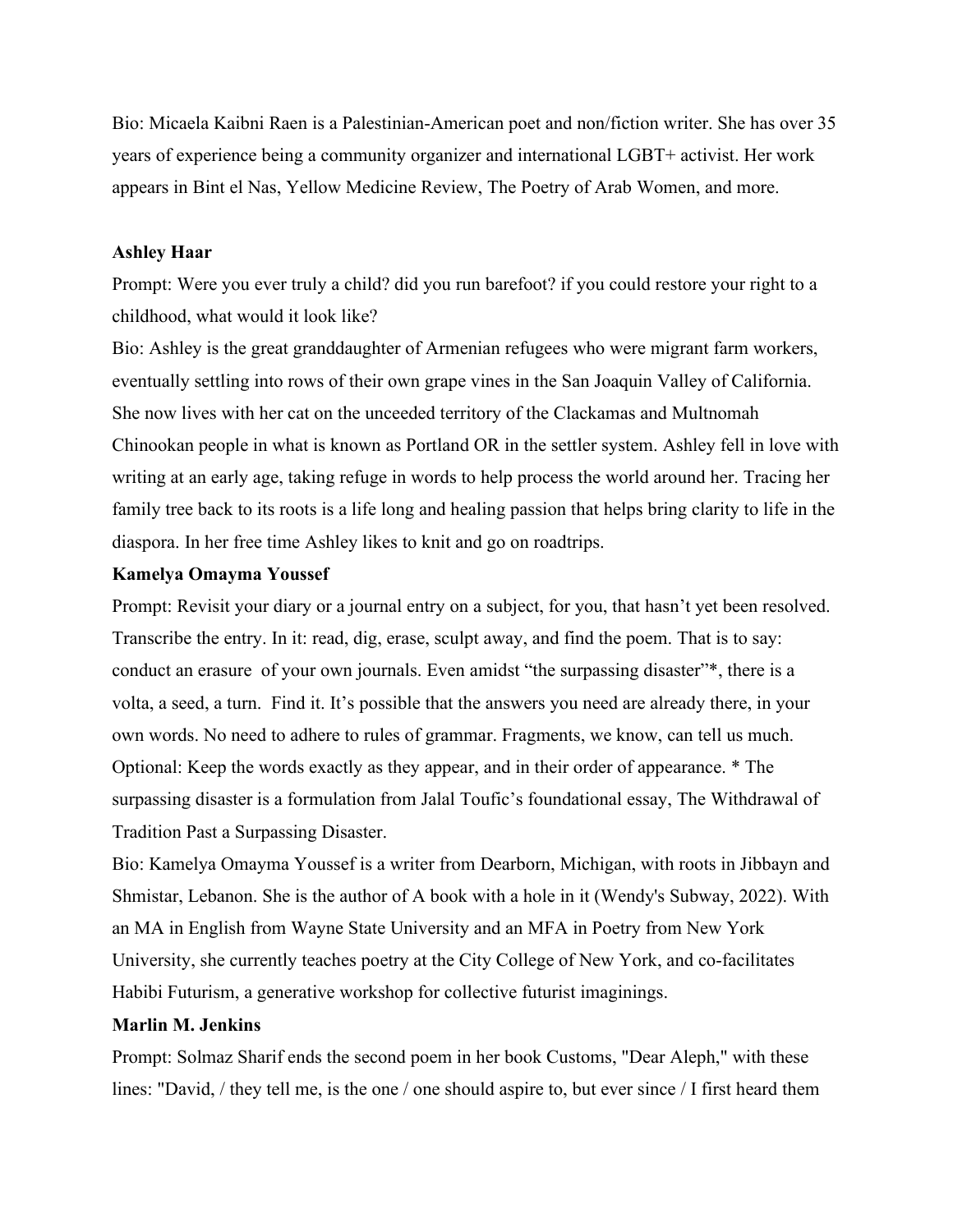say Philistine / I've known I am Goliath if I am anything."

With this ending as a model for inspiration: Draft a poem in which you identify with or as someone considered a villain. It could be that you are (re)claiming the identity and re-shaping the narrative, or that you are sympathizing with the "villain", or using some aspect of the "villain" to tell your own story or own truth.

Exploring this connection to such a character: Do you--the speaker--feel guilty? Powerful? Resentful? Something else? Some combination?

Bonus round!: write the poem as a letter to someone.

Bio: Marlin M. Jenkins was born and raised in Detroit. The author of the poetry chapbook Capable Monsters (Bull City Press, 2020) and a graduate of University of Michigan's MFA program, his work has found homes with Indiana Review, The Rumpus, Waxwing, and Kenyon Review Online, among others. He currently lives and teaches in Minnesota.

### **Michelle Zamanian**

Prompt: You are an island with a sandy shore and palm trees. A human washes ashore. Describe what living with this new human is like. What do you provide for each other? Bio: Michelle Zamanian is an Iranian American writer living in Minnesota. She is the editor for We Are More at The Rumpus. Find her on Twitter @mezamanian.

# **feras hilal**

Prompt 1: Turn your bitter (or sorrow) into anger into action into joy.

Prompt 2: Give yourself permission to be out of character, behave poorly, spew any negativity bottling inside, etc. on the page—what shows up?

Bio: Feras Hilal is a brown queer muslim Palestinian writer/performer living on Cahuilla land

### **Priscilla Wathington**

Prompt: Forage in the wild fields of your future. What is germinating in that lush soil, fed only by the sky?

Bio: Priscilla Wathington is a Palestinian American writer, editor and RAWI board member. Her